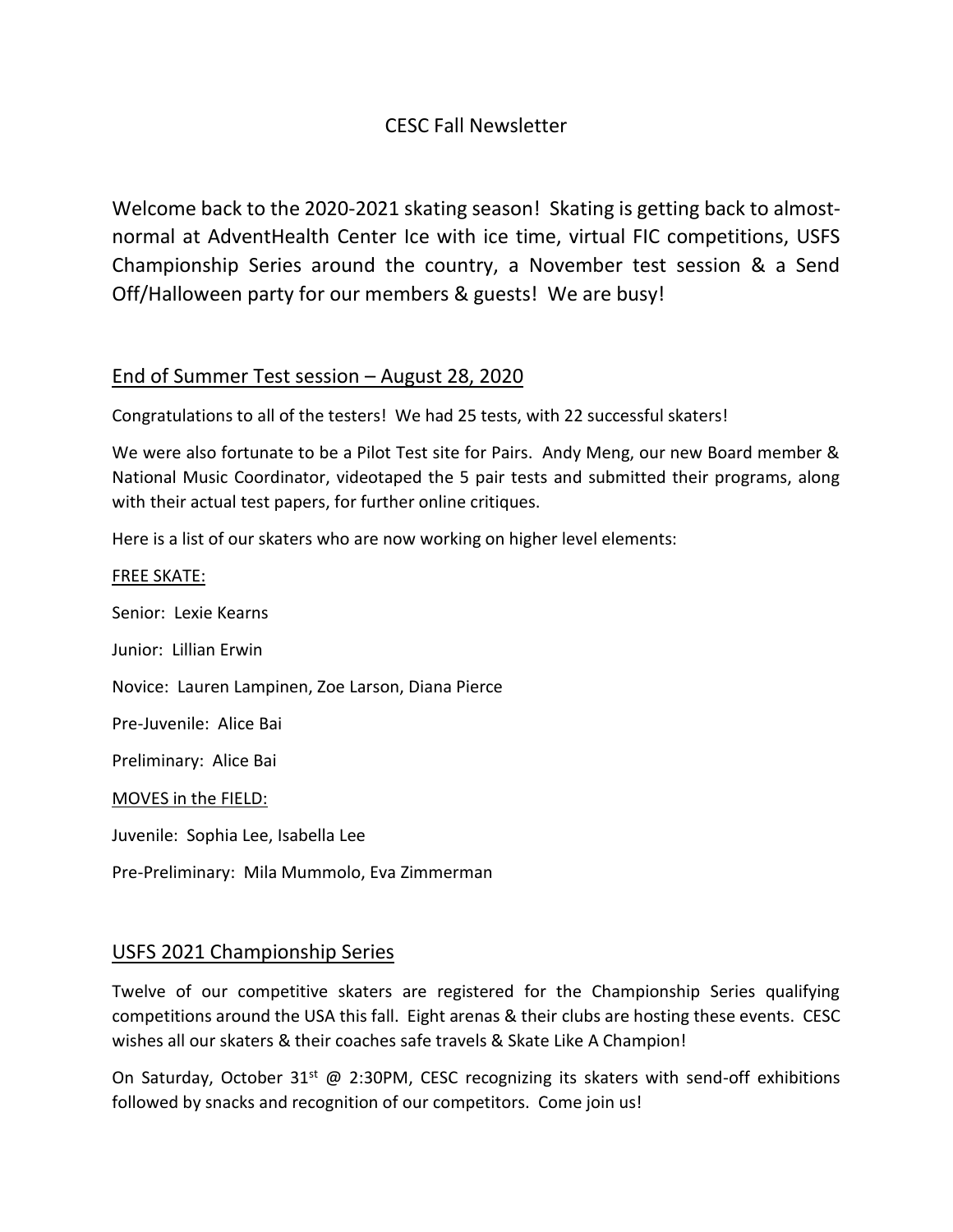| November 9-13  | Blaine, MN     | Senior Ladies: Tracy Tanovich                      |
|----------------|----------------|----------------------------------------------------|
| November 10-15 |                | Norwood, MA Junior Pairs: Haley Scott/Nick Hubbart |
| November 17-20 | Alpharetta, GA | Senior Ladies: Tracy Tanovich                      |
|                |                | Junior Ladies: Sara Feminella                      |
|                |                | Zoe Larson                                         |
|                |                | Novice Ladies: Skye Armstrong                      |
|                |                | Lauren Lampinen                                    |
|                |                | <b>Grace Perkins</b>                               |
|                |                | <b>Allison White</b>                               |
|                |                | Veronica Zaniboni                                  |
|                |                | Intermediate Ladies: Lilianna Murray               |
| November 24-28 | Henderson, NV  | Senior Ladies: Tracy Tanovich                      |
|                |                | Junior Ladies: Haley Scott                         |
|                |                | Novice Ladies: Jordan Scott                        |
|                |                | Intermediate Ladies: Lilianna Murray               |
| December 1-6   | Leesburg, VA   | Junior Ladies: Zoe Larson                          |
|                |                | <b>Haley Scott</b>                                 |
|                |                | Novice Ladies: Jordan Scott                        |
|                |                | <b>Allison White</b>                               |
|                |                |                                                    |
| December 1-6   | Frisco, TX     | Novice Ladies: Lauren Lampinen                     |
|                |                | <b>Grace Perkins</b>                               |
|                |                | Intermediate Ladies: Lilianna Murray               |

## **USFS International Selection Pool (ISP)**

Over 40 athletes were selected by USFS to compete in the 2020 US Novice & Junior Challenge Skate, which will be held virtually for the first time. The competition, which includes US Junior Medalists and Junior Grand Prix athletes. The selected athletes will compete virtually, using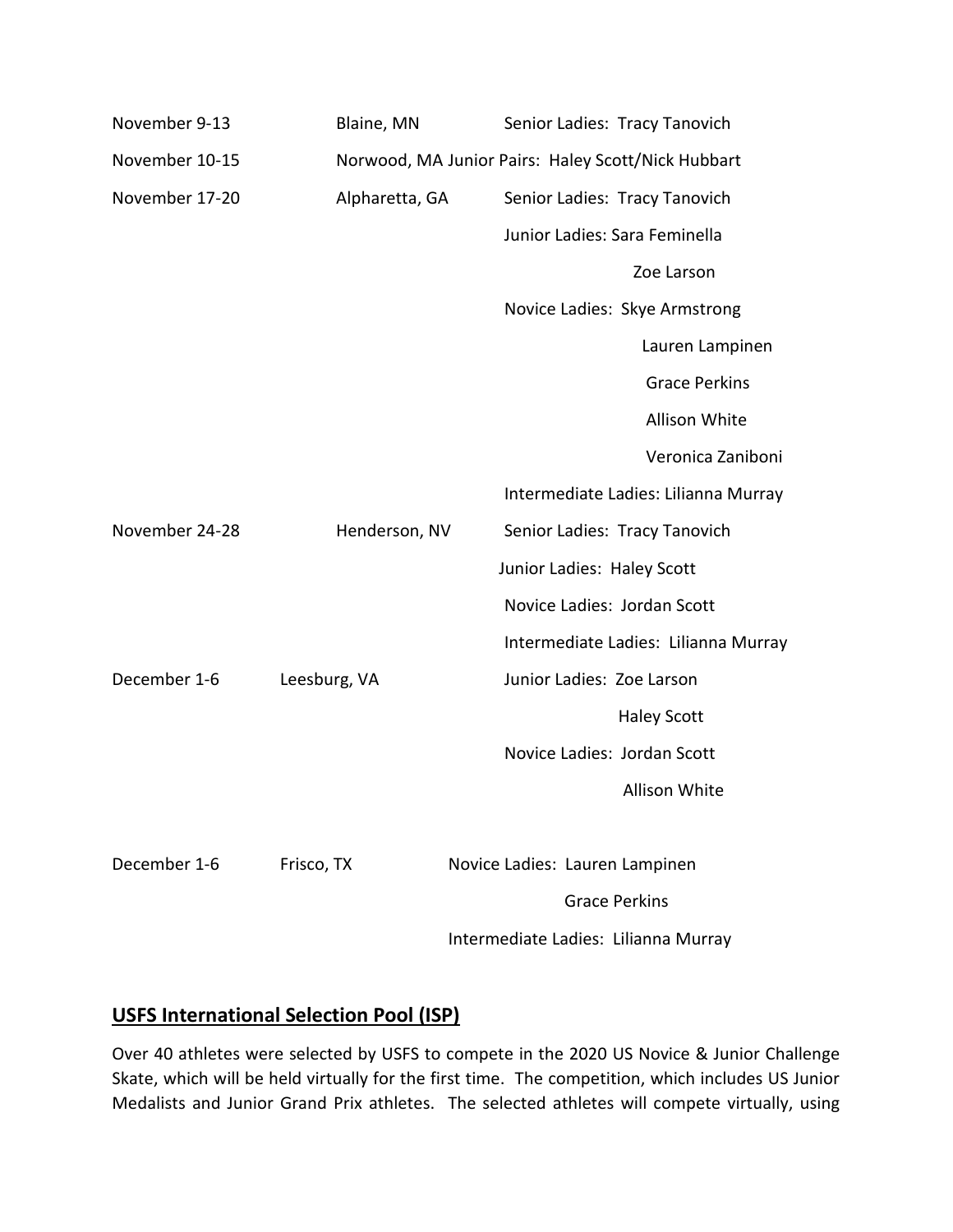videos which the skaters recorded at their own rinks and submitted to be evaluated by national, US and international officials, who will judge them remotely. Skaters will receive an overall score, placement and one-on-one feedback from the officials.

It is an honor for Jordan Scott to be included with twelve other Novice Ladies, while Haley Scott was chosen for Junior Ladies along with fifteen additional skaters nationwide.

## **Florida Interclub Council Virtual Festival**

Our only CESC member that has registered for the FIC Virtual competition, for both September & October is Abbey Tesh. She is competing in No Test Girls free skate. We cheer her on!

### **Meet Our New Board:**

President: Jackie Addis

On August 31<sup>st</sup> our Board had their first meeting of this skating season and welcomed 5 new members. All have extensive experience w/figure skating and community leadership!

| Veep:                           | Norma Zimmerman  |                                |                          |  |  |
|---------------------------------|------------------|--------------------------------|--------------------------|--|--|
| Secretary:                      | Angela Smitman   |                                |                          |  |  |
| Treasurer:                      | Danielle Larson  |                                |                          |  |  |
| Membership: Prudence Dispenza   |                  |                                |                          |  |  |
| Website:                        | Andy Meng        |                                |                          |  |  |
| Community:                      | Dr. Paula O'Neil |                                |                          |  |  |
| Fundraising:                    | John Zimmerman   |                                |                          |  |  |
| Rink Liaison:                   | Pauline Snyder   |                                |                          |  |  |
| Coaches Liaison: Vinny Dispenza |                  |                                |                          |  |  |
| Test Chair:<br>Jackie Addis     |                  |                                |                          |  |  |
| <b>Fall Calendar:</b>           |                  |                                |                          |  |  |
| September 28                    |                  | <b>CESC Board Meeting</b>      | 5-7PM                    |  |  |
| October 24                      |                  | <b>FIC Virtual Competition</b> |                          |  |  |
| October 26                      |                  | <b>CESC Board Meeting</b>      | 5-7PM                    |  |  |
| October 31                      |                  | Send-Off Exhibitions           | 2:30-3:15PM Olympic Rink |  |  |
|                                 |                  | Halloween Party                | 3:15-4:30PM Olympic Rink |  |  |
|                                 |                  |                                |                          |  |  |